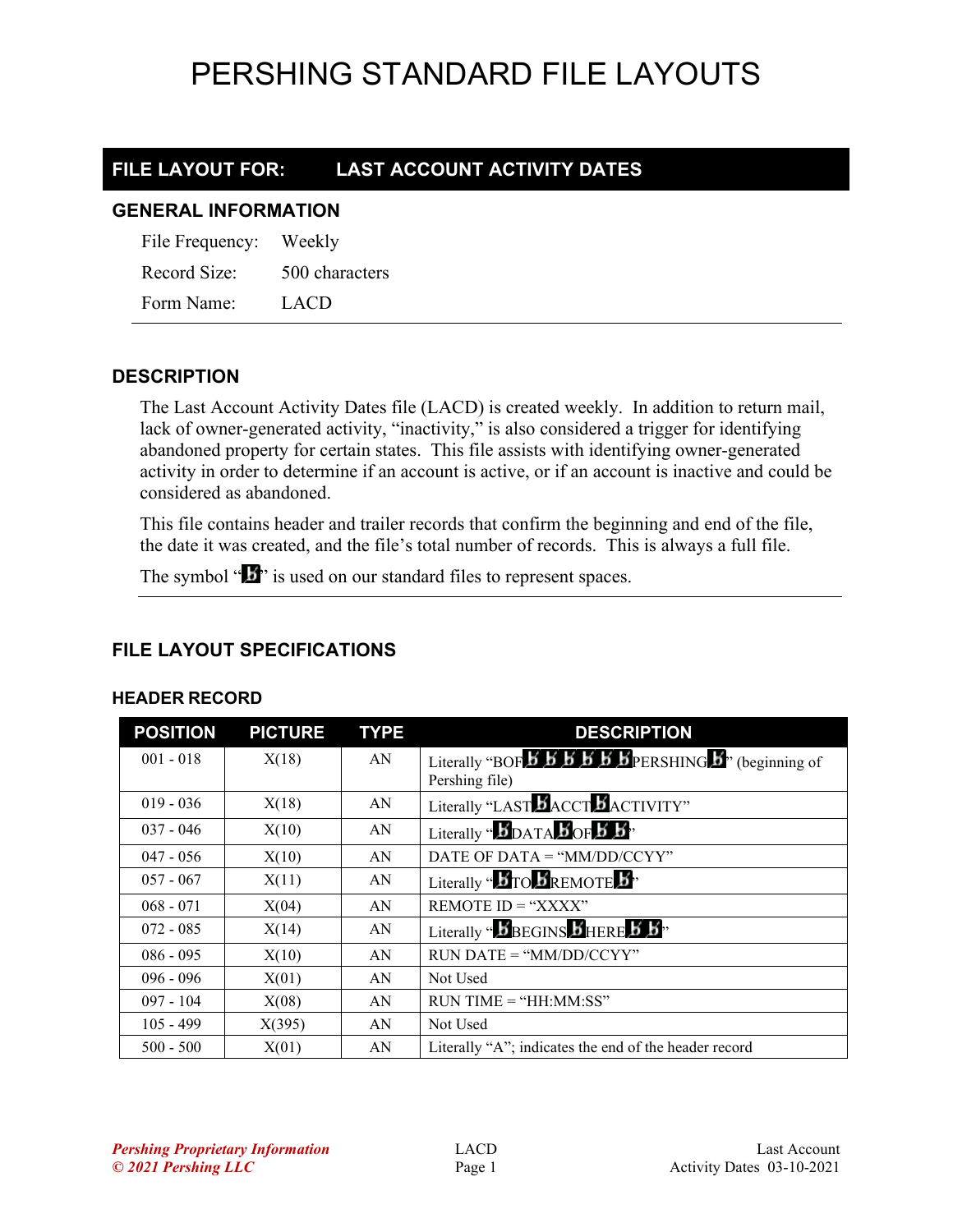#### **DETAIL RECORD A**

| <b>POSITION</b> | <b>PICTURE</b>              | <b>TYPE</b> | <b>DESCRIPTION</b>                                                  |
|-----------------|-----------------------------|-------------|---------------------------------------------------------------------|
| $001 - 002$     | X(02)                       | AN          | TRANSACTION CODE = "LC"                                             |
| $003 - 003$     | X(01)                       | AN          | RECORD INDICATOR VALUE = "A"                                        |
| $004 - 011$     | 9(08)                       | N           | RECORD ID SEQUENCE NUMBER; begins with "00000001"                   |
| $012 - 020$     | X(09)                       | AN          | ACCOUNT NUMBER, including Office (3) and Base (6)                   |
| $021 - 021$     | X(01)                       | AN          | Reserved                                                            |
| $022 - 024$     | X(03)                       | AN          | INTRODUCING BROKER DEALER (IBD) NUMBER                              |
| $025 - 025$     | X(01)                       | AN          | Not Used                                                            |
| $026 - 034$     | X(09)                       | AN          | INTRODUCING FIRM, when available                                    |
| $035 - 037$     | X(03)                       | AN          | <b>INVESTMENT PROFESSIONAL (IP) NUMBER</b>                          |
| $038 - 044$     | X(07)                       | AN          | Not Used                                                            |
|                 | Generic Account Information |             |                                                                     |
| $045 - 045$     | X(01)                       | AN          | ACCOUNT TYPE CODE; values include:                                  |
|                 |                             |             | " $C$ " = $DVP/RVP$                                                 |
|                 |                             |             | " $R$ " = Retail                                                    |
|                 |                             |             | " $T$ " = Retirement                                                |
|                 |                             |             | "3" = Third Party as Custodian                                      |
|                 |                             |             | " $4$ " = 401(k) Self-Directed                                      |
| $046 - 046$     | X(01)                       | AN          | ACCOUNT STATUS INDICATOR; values include:                           |
|                 |                             |             | " $O$ " = Open                                                      |
|                 |                             |             | " $P$ " = Pending Close"                                            |
|                 |                             |             | "C" = $Closed$                                                      |
| $047 - 054$     | 9(08)                       | N           | DATE OF BIRTH, in CCYYMMDD                                          |
| $055 - 056$     | X(02)                       | AN          | STATE OF RESIDENCE for account; see Appendix Q for values           |
| $057 - 076$     | X(20)                       | AN          | Reserved                                                            |
| Dates           |                             |             |                                                                     |
| $077 - 084$     | 9(08)                       | N           | LAST CONTACT ACTIVITY DATE, in CCYYMMDD format                      |
| $085 - 104$     | X(20)                       | AN          | Reserved                                                            |
| $105 - 112$     | 9(08)                       | N           | LAST NetX INVESTOR LOGIN DATE, in CCYYMMDD                          |
|                 |                             |             | format                                                              |
| $113 - 132$     | X(20)                       | AN          | Reserved                                                            |
| $133 - 140$     | 9(08)                       | N           | LAST TRANSACTION/ACTIVITY DATE, in CCYYMMDD<br>format               |
| $141 - 160$     | X(20)                       | AN          | Reserved for LAST TRANSACTION TYPE                                  |
| $161 - 168$     | 9(08)                       | N           | LAST SUCCESSFUL CONTACT DATE, in CCYYMMDD<br>format                 |
| $169 - 188$     | X(20)                       | AN          | Reserved                                                            |
| 189 - 196       | 9(08)                       | ${\bf N}$   | LAST HOLDER INITIATED DOCUMENT RECEIVED DATE,<br>in CCYYMMDD format |
| $197 - 216$     | X(20)                       | AN          | Reserved                                                            |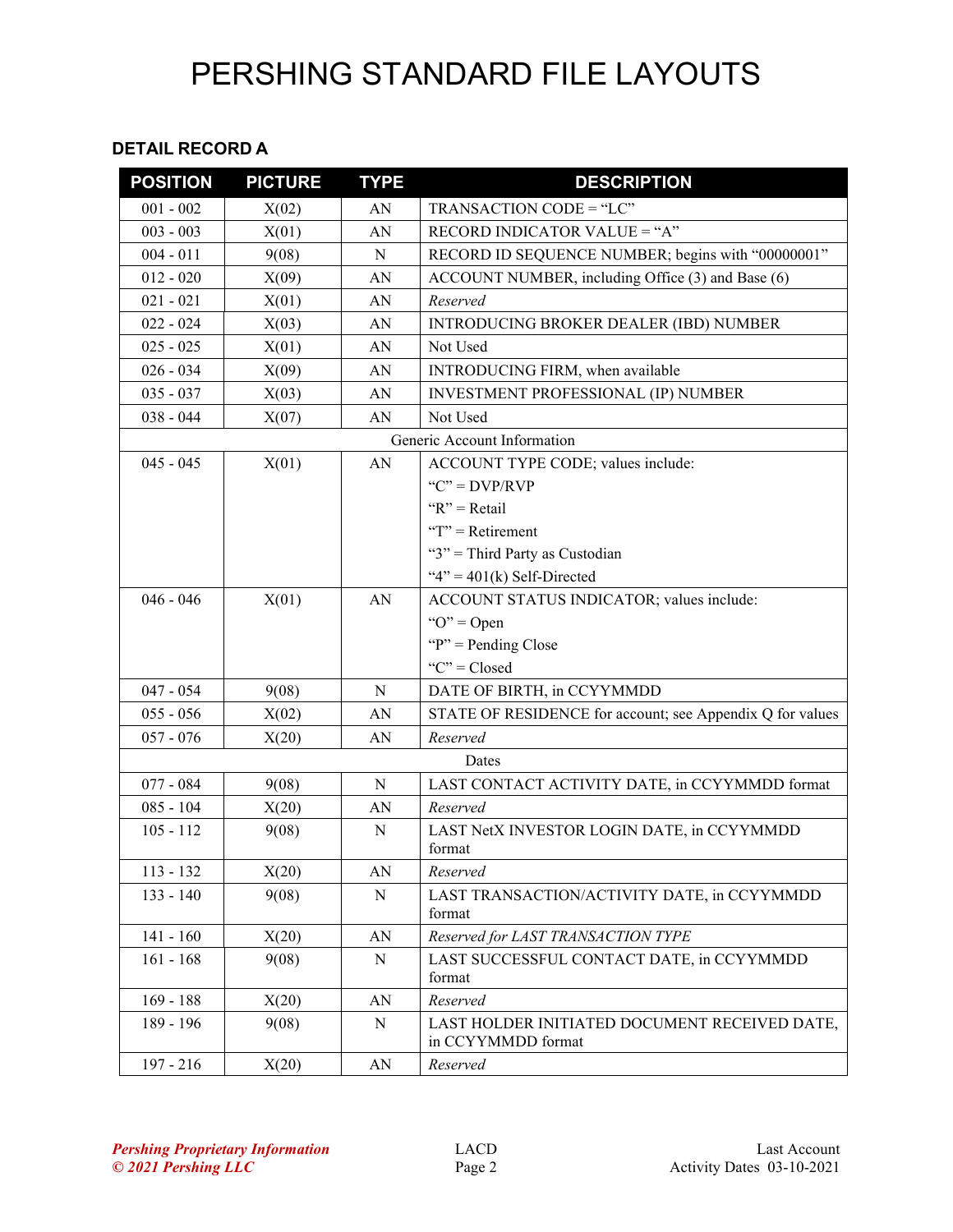| <b>POSITION</b> | <b>PICTURE</b> | <b>TYPE</b> | <b>DESCRIPTION</b>                                                    |
|-----------------|----------------|-------------|-----------------------------------------------------------------------|
| $217 - 217$     | X(01)          | AN          | ACCOUNT ABANDONED; values include:                                    |
|                 |                |             | " $Y$ " = Yes; account is abandoned                                   |
|                 |                |             | " $N$ " = No; account is not abandoned                                |
| $218 - 225$     | 9(08)          | N           | ABANDONED DATE, if account is abandoned, in<br><b>CCYYMMDD</b> format |
| $226 - 227$     | X(02)          | AN          | REPORTING STATE; see Appendix Q for values                            |
| $228 - 247$     | X(20)          | AN          | Reserved                                                              |
| $248 - 255$     | 9(08)          | N           | FIRST RETURN MAIL DATE, in CCYYMMDD format                            |
| $256 - 275$     | X(20)          | AN          | Reserved                                                              |
| $276 - 283$     | 9(08)          | N           | CALCULATED ESCHEATMENT DATE; in CCYYMMDD<br>format                    |
| $284 - 303$     | X(20)          | AN          | Reserved                                                              |
| $304 - 499$     | X(196)         | AN          | Not Used                                                              |
| $500 - 500$     | X(01)          | AN          | Literally "X"; indicates the end of detail record A                   |